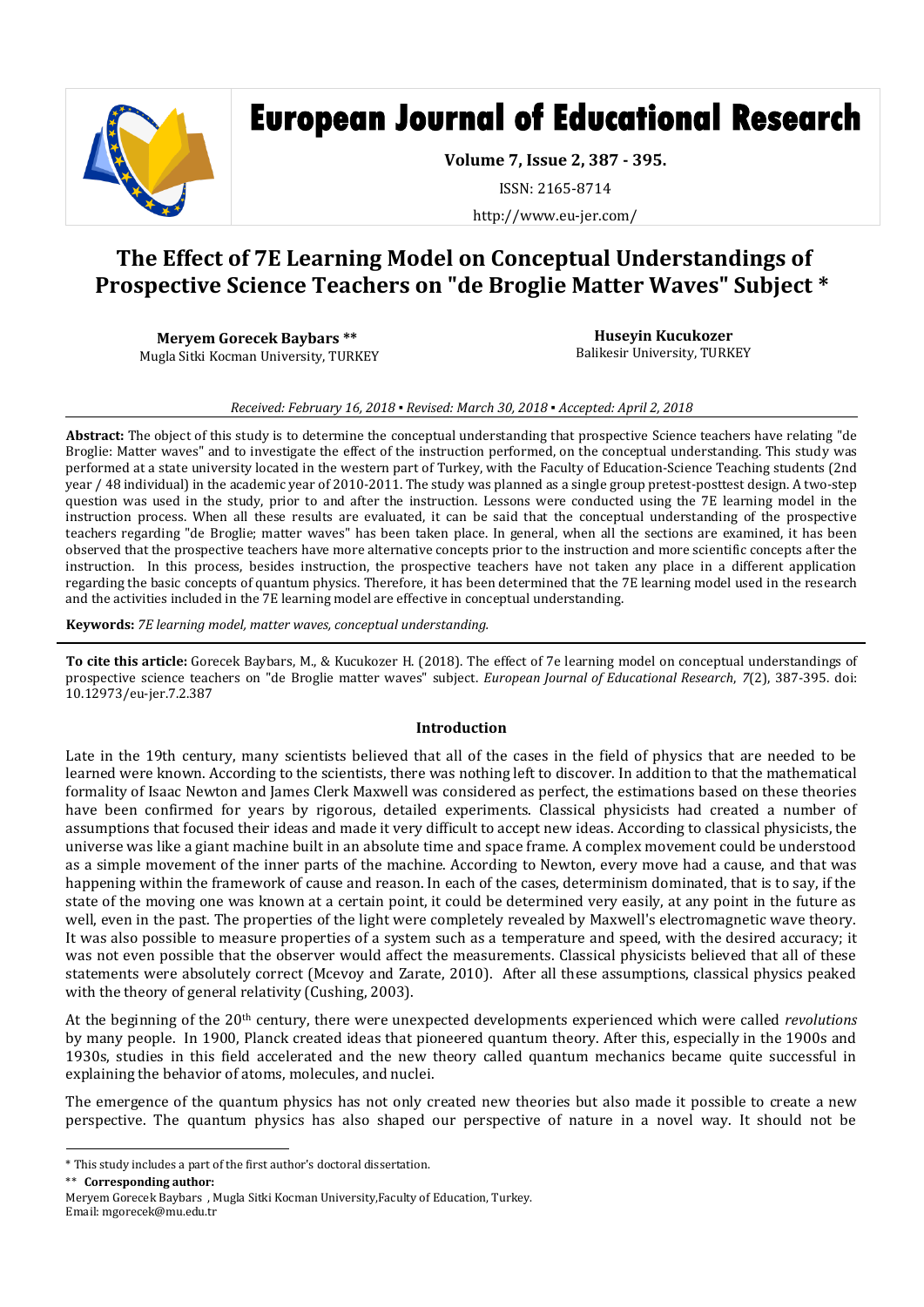understood only by the physicists that how nature works (Muller and Wiesner, 2002). Understanding quantum physics has become a structure that includes engineers, biologists and chemists, as well as physicists. Because when we look at daily life, many issues can be explained by quantum principles.

For all these reasons, the interest in quantum physics and teaching it, has been increasing rapidly in recent years. In particular, studies on the teaching of quantum physics have become an area of interest for physic educators in recent years. However, when we look at all the studies in the field of physics, one can see that the studies on quantum physics teaching are fewer than the studies on other fields of physics. Also the studies are more focused on conceptual learning, visualization, mathematical thinking, and problem-solving.

Quantum physics is one of the most important fields in physics and even in science, in general. However, the quantum physics is non-physical and the understanding of many subjects of it is quite difficult (Steinberg, Wittman, Bao and Redisch, 1999). Even though it is very difficult to be understood by the students, it is one of the most important subjects to be learned in physics in order to understand nature better. While the students start encountering with the concepts taking place in classical physics almost in the 4th grade of the primary education, the encounter with quantum concepts falls in the secondary education classes. Until the secondary school, students associate the events they face in daily life with classical physics. Especially when we look at the daily life applications of the quantum physics, it is not a matter for only physicists to know anymore. Therefore, it further becomes important that a Science teacher is well trained in this field.

#### **Methodology**

# *Research Goal*

The object of this study is to determine the alternative concepts that prospective Science teachers have relating "de Broglie: Matter waves" and to investigate the effect of the instruction performed, on the conceptual understanding.

# *Participants and Data Collection*

The study was planned as a single group pretest-posttest design. The purposive sampling method was used in this study. According to Patton (2014), purposive sampling method allows for in-depth study of the situations thought to have rich knowledge. When the main purposive sampling methods are examined, the type of sampling used in our research is an easily accessible case sample. Because in this method, the researcher chooses a situation that is close and easy to access. For researchers, an easily accessible sample can be preferred in the cases when the time and cost are important. This study was performed at a state university located in the western part of Turkey, with the Faculty of Education-Science Teaching students (2nd year / 48 individual) in the academic year of 2010-2011. A two-step question was used in the study, prior to and after the instruction, in order to determine conceptual understandings of prospective science teachers relating "de Broglie: Matter waves". The question is taken from Fletcher's (1997) thesis study, in order to determine how prospective teachers understand the dual structure of electrons and protons in their minds. The question used in the study is as follows.

*Nowadays, we assume that electrons and protons behave like waves alongside the particle character. How do you explain this situation?*

- *a) Sometimes, electrons and protons may not exhibit some of the properties exhibited by billiard balls or small mass structures.*
- *b) Sometimes, electrons and protons may not have a measurable velocity, energy, and momentum.*
- *c) Sometimes, electrons and protons exhibit diffraction and interference effects.*

*Please briefly explain your answer.............................................*

Furthermore, semi-structured interviews with 10 participants were conducted both prior to and after the practice, in order to be able to examine the alternative concepts possessed by the prospective teachers more deeply.

Lessons were conducted using the 7E learning model in the instruction process. This model is a model that can help the teacher in the process of structuring the learning environment. The 7E learning model contains the skills and activities that increase research curiosity, satisfy the expectations of the student, and focus on an active research for knowledge and understanding. At each step of the 7E learning model, it is possible for the students to be involved in the activity and to construct their own concepts. This model, which allows the knowledge to be able to be structured by the student, a consistent conceptual change independent from the content, encourages learning based on experience by drawing students' attention, contributes to the higher-level thinking process. The 7E learning model is a model formed through the revision of 3E, 4E, and 5E models during the course of the historical process. This model was established and interpreted by Bybee (2003) and Eisenkraft (2003). In the 7E transition process, Eisenkraft incorporated "eliciting prior understanding" and "extend" stages to existing E's; whereas Bybee incorporated "extend" and "sharing-idea exchange" stages. The 7E learning model used in this study was the model, as proposed by Eisenkraft. This model comprises of "elicit, engage, explore, explain, elaborate, evaluate and extend" stages. Each stage within the model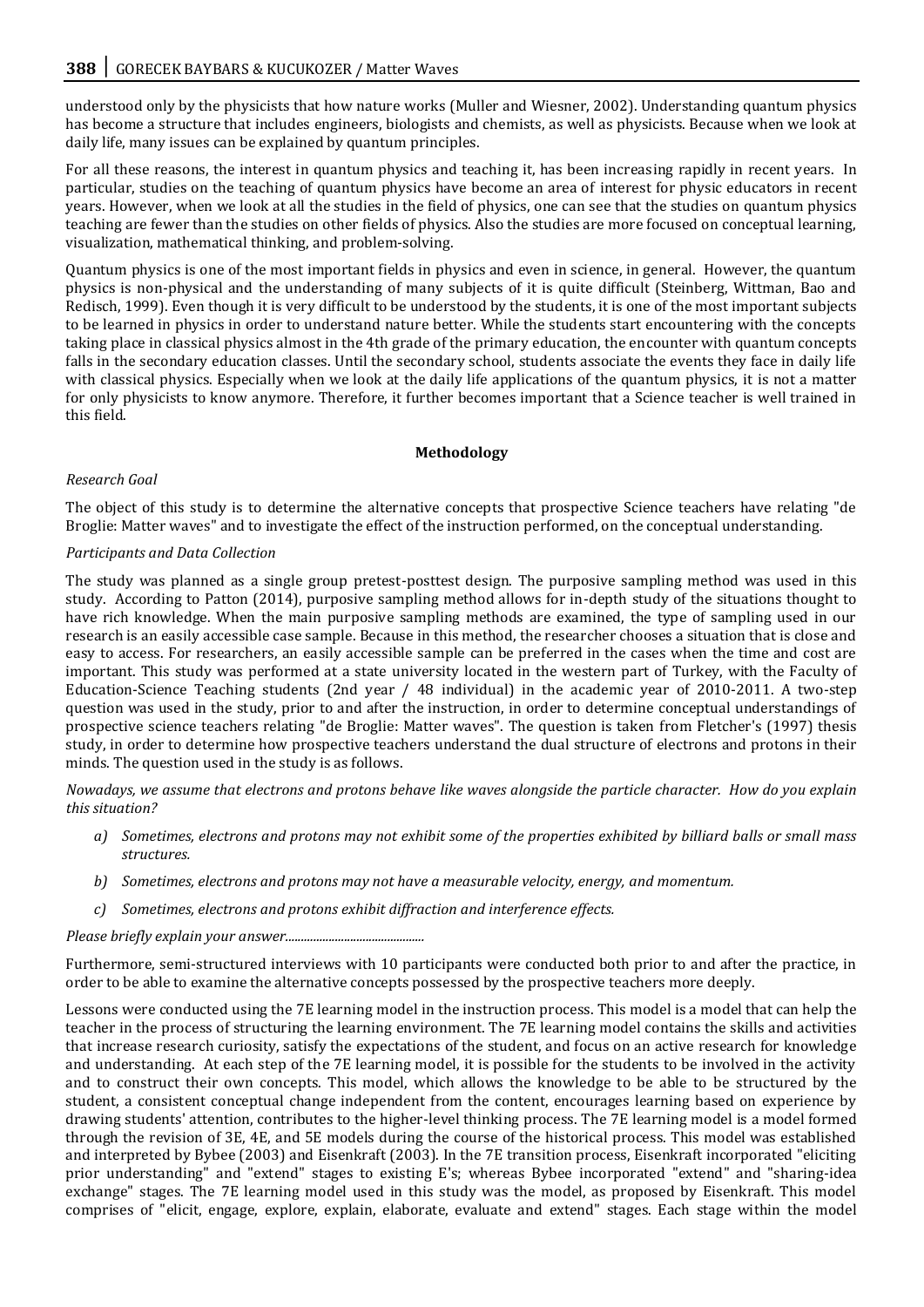framework has its own unique importance. The main reason for selecting this model is its incorporation of "eliciting prior information and extend" stages. Eliciting prior information stage intends to find out student's prior knowledge of new concepts and topics. This stage, in fact, is in a way, the definition of a starting point for the lesson. By eliciting prior knowledge of students, it is made possible for the students to actively participate in activities conducted during the lesson and to construct knowledge all by themselves. Within the extend phase, students might learn the application of newly captured concepts in other disciplines. Social constructivist theory suggests that the learning and teaching processes should be defined such as to encourage social interactions. 7E learning model allows teaching environments to be organized so that they would encourage social interactions. 7E learning model was preferred especially for that it evaluates prior knowledge of students; and that, it includes activities that can be used to provide a transition between prior knowledge and scientific knowledge.

#### *Data Analysis*

It is much easier to standardize the alternative concepts in students within certain coding and to perform data analysis in this way. According to Hewitt-Taylor (2001), the development of new ideas are provided and more regular information gathering is performed with the studies performed by code building. Trundle, Atwood, and Christopher (2002), Ucar (2007), Sackes (2010) performed data analysis by code building in the study performed. The analysis of the data was performed using the analysis method used by Trundle, Atwood, and Christopher (2006). The reason for the selection of this analysis method is that it uses the interview technique from the qualitative research methods and includes the method of case study data analysis. The answers given by the prospective teachers to the question were examined one by one. Then the coding was determined and the answers given by the prospective teachers in pre-test and post-test were evaluated and analyzed according to this coding system. While the codes and meanings were being created, the codes starting with "SCI." have been edited to mean "scientific" concepts and the codes starting with "ALT." have been edited to mean "alternative" concepts. After the coding was completed, the conceptual understandings of prospective teachers were grouped and correspondingly, frequency schedules and percentage schedules were formed.

If the answers of the prospective teachers include a choice of C which is the correct choice and the 3 determined criteria, these students were included in the level of "scientific" conceptual understanding. The three criteria expected from the prospective teacher are as follows:

1) Diffraction and interference are the characteristic properties of the wave. If electrons and protons exhibit these properties, wave characteristic is present as well as particle characteristic (SCI. WAVE).

2) This event can be explained by De Broglie waves (SCI. de BROGLIE).

3) When the double slit experiment is carried out with electrons, it is observed that electrons are interfering (SCI. EXPERIMENT).

If the prospective teacher has given written or verbal statements in such a way as not to include all of these three codes, the teacher was categorized as "from scientific division". If the prospective teacher has given written or verbal statements in such a way as to include both of the scientific and alternative concepts, the teacher was categorized as "from scientific and alternative division". The prospective teacher not making appropriate explanations for scientific codes and having more than one alternative concept was categorized as "alternative", and the prospective teacher having an alternative concept was categorized as "from alternative division". Except this, the answers not containing a logical explanation were grouped under the category of "No conceptual understanding". In order to compare these conceptual categories statistically, the scientific category was scored as 8 points and the others as was scored as decreasing points. The scores obtained from the concept test prior to and after the instruction were entered into the SPSS 16.0 program, and the difference between the scores was examined using the "Wilcoxon Signed Rank Test from non-parametric tests".

# **Findings / Results**

In this section, the evaluation of the question presented to the prospective Science teachers regarding "de Broglie: matter waves" was mentioned. The answers given by the prospective teachers about "de Broglie: matter waves" prior to and after instruction and the numbers and percentages of these answers are given in Table 1.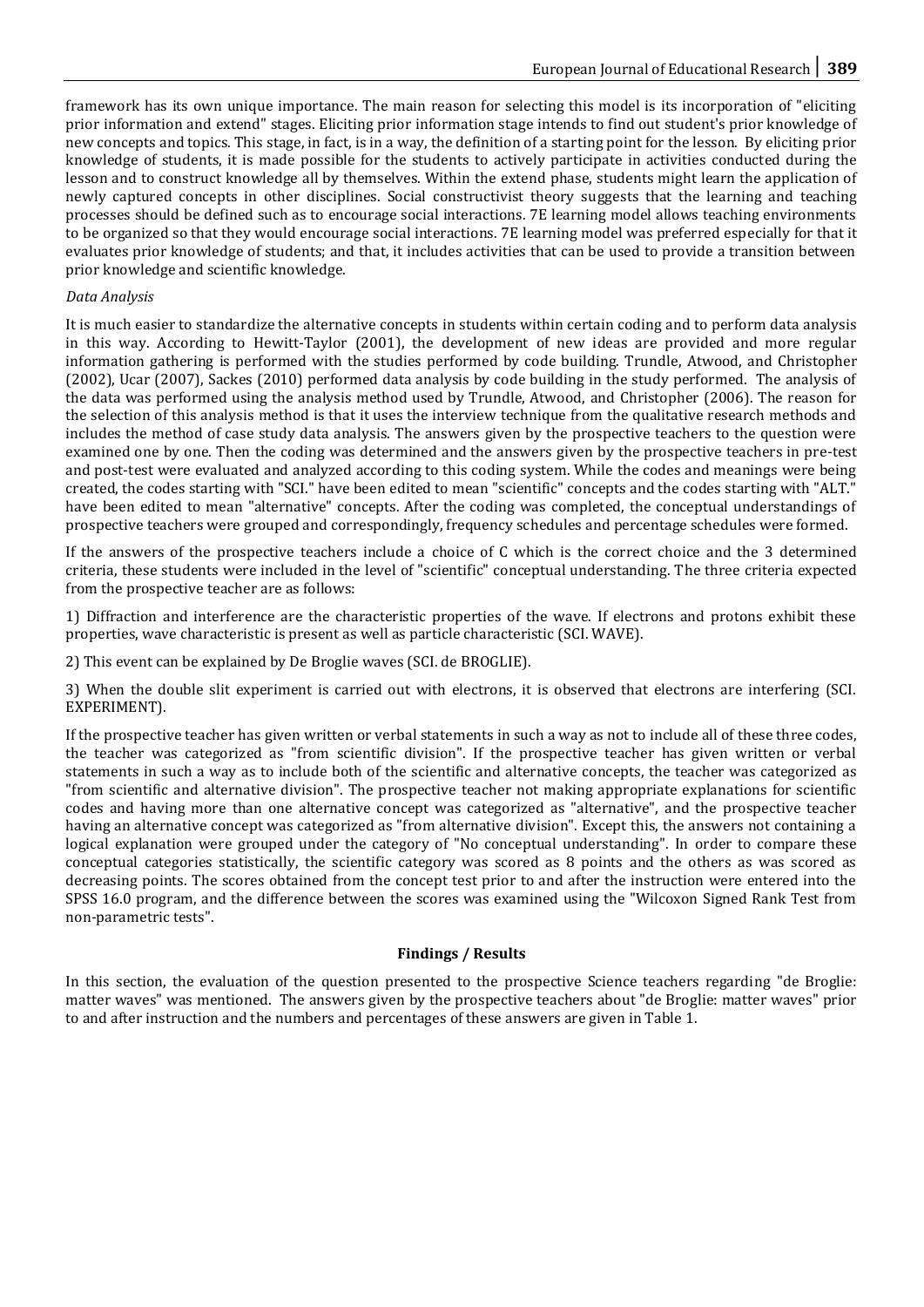| Answer Types                             | Pre-Test |                          | Post-Test |      |
|------------------------------------------|----------|--------------------------|-----------|------|
|                                          | N        | $\%$                     | N         | $\%$ |
| Scientific                               |          | $\overline{\phantom{a}}$ | 9         | 18.8 |
| From Scientific Division                 | 13       | 27.1                     | 30        | 62.4 |
| Scientific and Alternative               |          | -                        |           |      |
| From Scientific Division and Alternative | 6        | 12.5                     | 7         | 14.6 |
| Alternative                              | 17       | 35.4                     |           |      |
| <b>From Alternative Division</b>         | 5        | 10.4                     | 2         | 4.2  |
| No Conceptual Understanding              | 7        | 14.6                     |           |      |
| Grand Total                              | 48       | 100                      | 48        | 100  |

*Table 1: Teacher candidates' answers given prior to and after the instruction and numbers and percentages of these answers*

#### *Pre-instruction:*

When the answers given by the prospective teachers prior to the instruction were examined, there were no answers encountered that could be accepted as "scientific" and "scientific and alternative". The percentage of prospective teachers answered in the "from scientific division" category was 27.1%. 12.5% of the prospective teachers answered in the category of "from scientific division and alternative", 35.4% in the "alternative" and 10.4% in the "from alternative division" category. The examples of conceptual categories seen in the prospective teachers are submitted as follows.

#### *From Scientific Division:*

If the prospective teachers use at least one or a few of the criteria specified at the scientific level, without using any alternative concepts, they are included in the "from scientific division" level.

Prior to the instruction, the number of prospective teachers in the "from scientific division" category is 13. The examples of answers from this category are submitted below. ("*T*" symbol in the answer section represents the teacher candidate. *T2:* 2nd Teacher Candidate).

*T2: "Sometimes, electrons and protons exhibit diffraction and interference effects (c option). They can exhibit diffraction and interference effects in electrons and protons, just like the waves (SCI. WAVE)."*

*T6: "Sometimes, electrons and protons exhibit diffraction and interference effects (c option). Diffraction and interference are wave phenomena, nowadays, electrons and protons are considered to behave like wave alongside the particle character, therefore electrons and protons exhibit diffraction and interference effects (SCI. WAVE)."*

*T40:* "*Sometimes, electrons and protons exhibit diffraction and interference effects (c option). If protons and electrons can behave like waves, diffraction and interference effects can be observed (SCI. WAVE)."*

As it can be seen from the answers given above, prospective teachers accept that electrons and protons behave like waves in addition to the particle character, however, they can not clarify this situation scientifically. Similar answers were observed from the other prospective teachers evaluated in this category (T12, T16, T17, T20, T24, T25, T29, T34, T36, T41).

#### *From scientific division and alternative:*

If prospective teachers use both scientific and alternative concepts together, then they are included in the "from scientific division and alternative" group. In the prospective teachers' answers, the proportion of "from scientific division and alternative" answers is 12.5%. In this category, there are answers which were marked as the correct answer, which, however, are not scientifically acceptable. The examples of answers assessed in this category are submitted below.

*T43: "Sometimes, electrons and protons exhibit diffraction and interference effects (c option). (SCI. WAVE). It is normal for electrons and protons to be in a particulate structure and to behave in this way because they have a certain mass and momentum (ALT. MASS).". However, the fact that it behaves as in wavy structure can be possible when it is very fast at high speed.* 

*T33: "Sometimes, electrons and protons exhibit diffraction and interference effects (c option). (SCI. WAVE). Electrons and protons may maintain their position when they do not have sufficient energy. Or the electrons can make diffraction and interference according to the energy level (ALT. DIFFERENT)*

As it can be seen from the answers given above, prospective teachers marked the correct answer, however, they associated the fact that the electrons and protons behave like waves in addition to the particle character, with the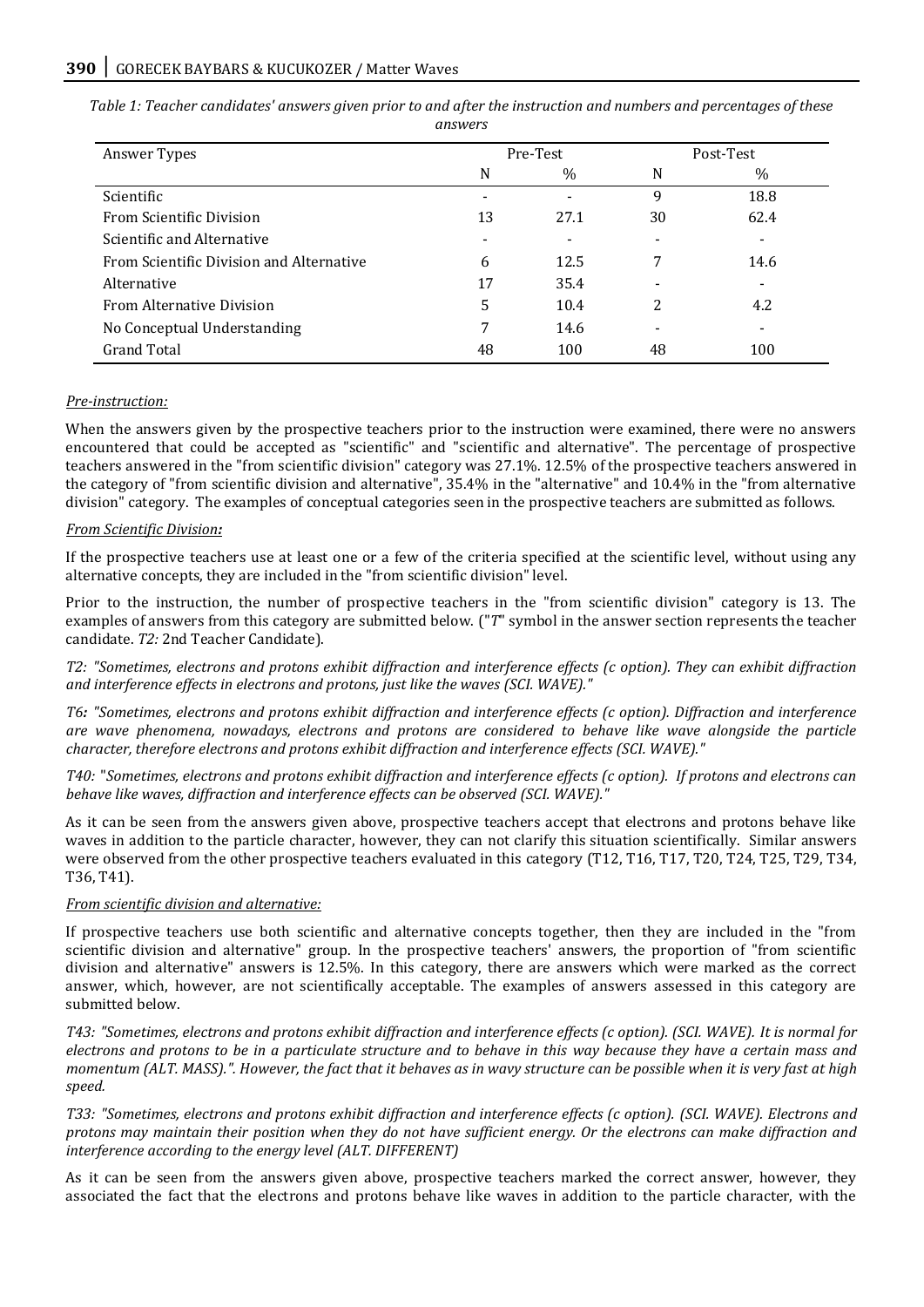causes such as high speed, big mass, and energy level. Similar answers were observed from the other prospective teachers evaluated in this category (T13, T21, T31).

# Alternative:

The prospective teachers were included in the "alternative" category when there are not any of the scientific concepts involved and there is more than one alternative concept involved. The prospective teachers evaluated in this category are T4, T7, T14, T15, T18, T26, T27, T28, T30, T32, T38, T39, T42, T44, T45 and T48. The examples of answers assessed in this category are submitted below.

*T39: "Sometimes, electrons and protons may not have a measurable velocity, energy, and momentum (B option). (ALT. PROPERTY).We have heard of electromagnetic waves for years, I admit that there is an interaction, however, I do not know exactly what the cause is, my estimation is the speed of it (ALT. SPEED) because, if a particle does not have velocity, it can not create an electromagnetic wave. "*

Similar answers were observed from the other prospective teachers from this category. When examining the preliminary interview data with the prospective teachers, it supports the results obtained from the concept test. The quotations obtained from the interviews with prospective teachers are submitted below.

*A: In everyday life, we call things like electron-proton as particles. Lately, it became evident that these structures had a wave character in addition to the particle character. How do you explain this situation?*

#### *T44: Electron may be exhibiting, but not proton and neutron would not (ALT. ANOTHER)*

When the above-mentioned quotations of interviews are examined, it appears that T44 cannot explain the wave structure of electrons and protons. T44 stated that the electron could exhibit these properties but proton could not exhibit the.

#### From alternative division:

If prospective teachers have one of the alternative concepts, then they are included in the "from alternative division" category. At the beginning of the training, the proportion of "from alternative division" answers is 10.4%. The prospective teachers evaluated in this category are T3, T5, T11, T22 and T46. In the answers assessed in this category, it appears that the prospective teachers marked A or B option from the wrong options, but they did not make any statements on the option marked by them.

When the answers in the *"*alternative" and "from alternative division" categories are examined, it has been observed that some of the prospective teachers think that electrons and protons have particle characteristic and that they cannot be in the wave structure. Some of the prospective teachers have associated this situation with the measurements, speed, and energy. When all the answers are examined, it can be said that the prospective teachers do not have "scientific" thought prior to the instruction. In none of the answers, prospective teachers mention the double slit experiment or the "de Broglie matter waves". It has rather been observed that prospective teachers have alternative thinking that "*Electrons and protons are particles and do not exhibit wave characteristics".*

#### *After the instruction:*

When the answers given by the prospective teachers to the questions from the conceptual test were examined after the instruction, it was observed that the answers were in the categories of "scientific", "from scientific division", "from scientific division and alternative", "from alternative division". When the answers given by the prospective teachers after the instruction, there were no answers from the categories of "scientific and alternative" and "alternative". When the answers of the prospective teachers are examined; while there was no answer in the "scientific" category prior to the instruction, it was observed that 18.8% of the answers after the instruction were "scientific". While the percentage of the prospective teachers who answered in the category of "from scientific division" was 27.1% prior to the instruction, it became 62.5% after the instruction.

#### *Scientific:*

The proportion of answers evaluated in the "scientific" category after the instruction was 18.8%. The prospective teachers evaluated in this category are T7, T17, T34, T40, T41, T43, T44, T45 and T46. T46 from these prospective teachers took part in "from alternative division" prior to the instruction, T7, T44 and T45 took part in "alternative", T17, 34, OT40, and T43 took part in "from scientific division and alternative" categories. An example of the answers in this category is given below.

*T17: "Sometimes, electrons and protons exhibit diffraction and interference effects (c option) (SCI. WAVE). They exhibit unique diffraction and interference properties of the waves. In the case of the Young double-slit experiment carried out by using an electron gun, the interference pattern was exhibited as waves (SCI. EXPERIMENT). This was first introduced by de Broglie (SCI. De BROGLIE)."*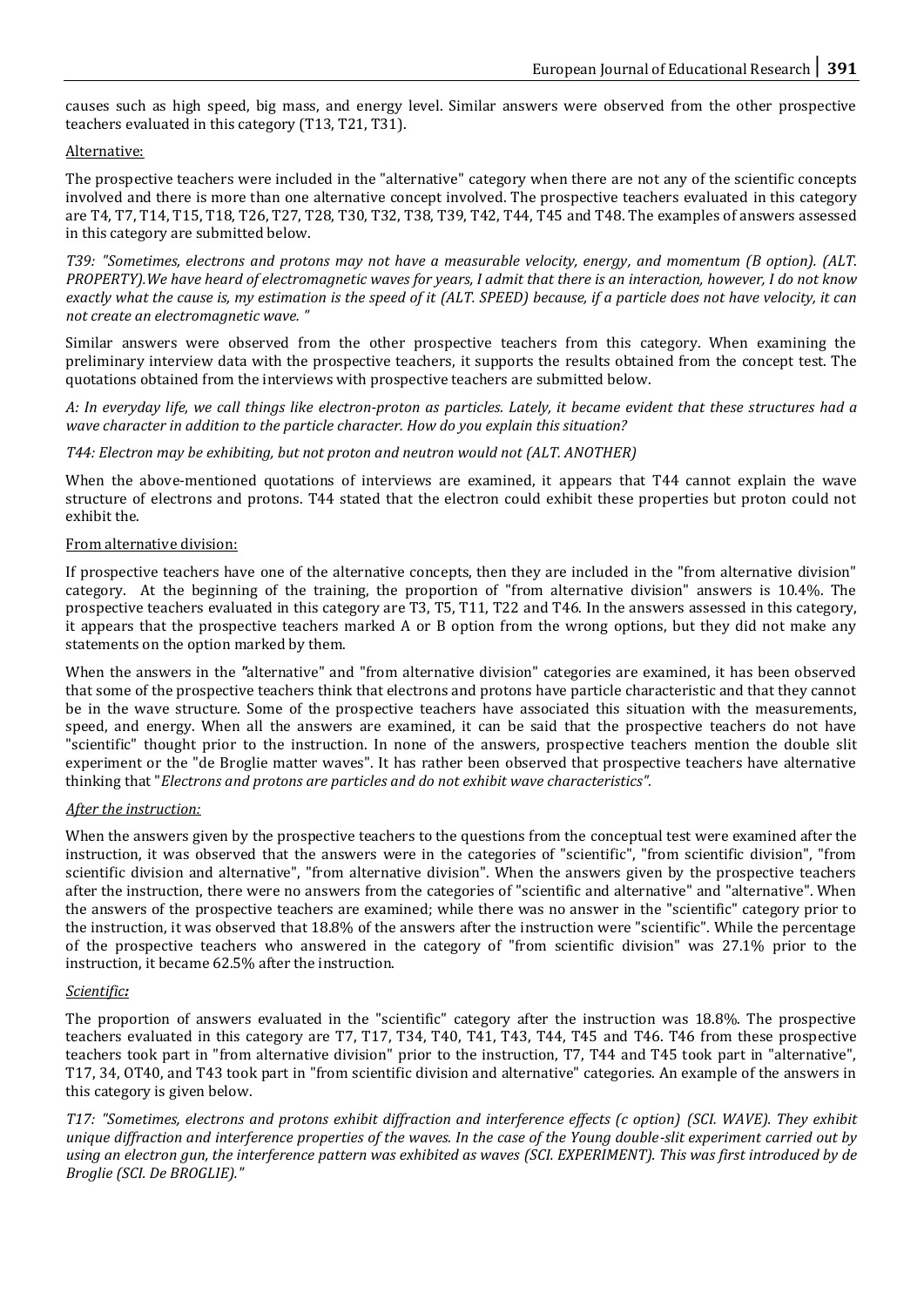As it is seen from the quotation above, T17 structured the "from scientific division and alternative" thinking that he had prior to the instruction and after the instruction suggested that electrons could exhibit diffraction and interference effects.

# *From Scientific Division:*

After the instruction, the number of prospective teachers in the "from scientific division" category is 30. An example of the answers in this category is given below.

*T37: "Sometimes, electrons and protons exhibit diffraction and interference effects (c option) (SCI. WAVE). In the double slit experiment, it makes diffraction and interference like a wave (SCI. EXPERIMENT)."*

*T32: "Sometimes, electrons and protons exhibit diffraction and interference effects (c option) (SCI. WAVE). As we learned in the lecture, electrons and protons behaved like waves as well as they have particle character. We observed the diffraction of the electrons. We learned it also in the simulation (SCI. EXPERIMENT)."*

*T29: "Sometimes, electrons and protons exhibit diffraction and interference effects (c option) (SCI. WAVE). Electrons and protons normally behave like particles. However, like from the simulation we watched during the lecture, they behave also like a wave (SCI. EXPERIMENT)."*

*T47: "Sometimes, electrons and protons exhibit diffraction and interference effects (c option) (SCI. WAVE). It was observed in the double slit experiment (Simulation) (SCI. EXPERIMENT)."*

As a result of the interviews made with the prospective teachers after the instruction, it was observed that the answers of T47, T45 and T38 are in the "from scientific division" category. The quotations obtained from the interviews with prospective teachers are submitted below.

*A: Nowadays, we assume that electrons and protons behave like waves alongside the particle character. How do you explain this situation?*

*T47: …... that is, each electron is accompanied by a wave (SCI. De BROGLIE)." That is to say, he thinks like night and day. He is performing experiments on them since the light has a dual structure. After all, in these experiments, in the double slit interference experiment, it exhibits wave characteristics when electron guns are used, they are very surprised when they exhibit interference and diffraction characteristics while they should have behaved like particles. Normally interference and diffraction are the properties of a wave, this makes a breakthrough (SCI. EXPERIMENT).*

*T45: I remember that. In this experiment we carried out, we sent the electrons in a single slit, we saw a single formation in the back, however, when we had a double slit, it exhibited an interference function, like a wave model. At first, I thought that the electron was only a particle, the double slit experiment I saw, the doctor you made us watch in the lecture, had quantum effect at this point (SCI. EXPERIMENT).*

*T38: Yes, well, ...there is a young experiment. The young experiment is normally performed with waves since it is performed with the waves, the fringes occurred when it was first performed, but when it was performed with the electrons in a single slit, the particle model was observed, but we also saw it in the simulation you made us watch. In the double slit experiment, this time the electrons exhibit wave, interference characteristics (SCI. EXPERIMENT) Thus, it is known that the electron has both particle and wave characteristics. Previously, it never occurred to me that something which is a particle could have a wave characteristic. Also, it would not come to my mind before that it became a wave from a double slit. It did not even come to my mind that they could pass through the double slit. I thought it would come back in the first simulation by hitting.*

As it can be seen from the quoted texts above, the prospective teachers have touched on in-class activities in explaining the wave characteristic of electron and proton. It has been observed that the prospective teachers used experimental evidence while explaining the wave character of electrons and protons.

#### From scientific division and alternative:

When the answers given by the prospective teachers after the instruction is examined, the proportion of the answer from "from scientific division and alternative" category is 14.6%. The prospective teachers from this category are; T5, T12, T18, T23, T26, T28 and T39. T5 from the prospective teachers is placed in "from alternative division", T18, T26 and T28 are placed in the category of "alternative" prior to the instruction. Other prospective teachers were included in the "from scientific division and alternative" category at the prior to the instruction. The examples of answers from this category are submitted below.

*T28:* "*c option. Sometimes, electrons and protons exhibit diffraction and interference effects. (SCI. WAVE). Electrons and protons can behave like waves and particle as well. In fact, every matter can behave like a wave and a particle. But since the momentum of matters having large masses is large, the wave structure is not observed (ALT. MASS)".*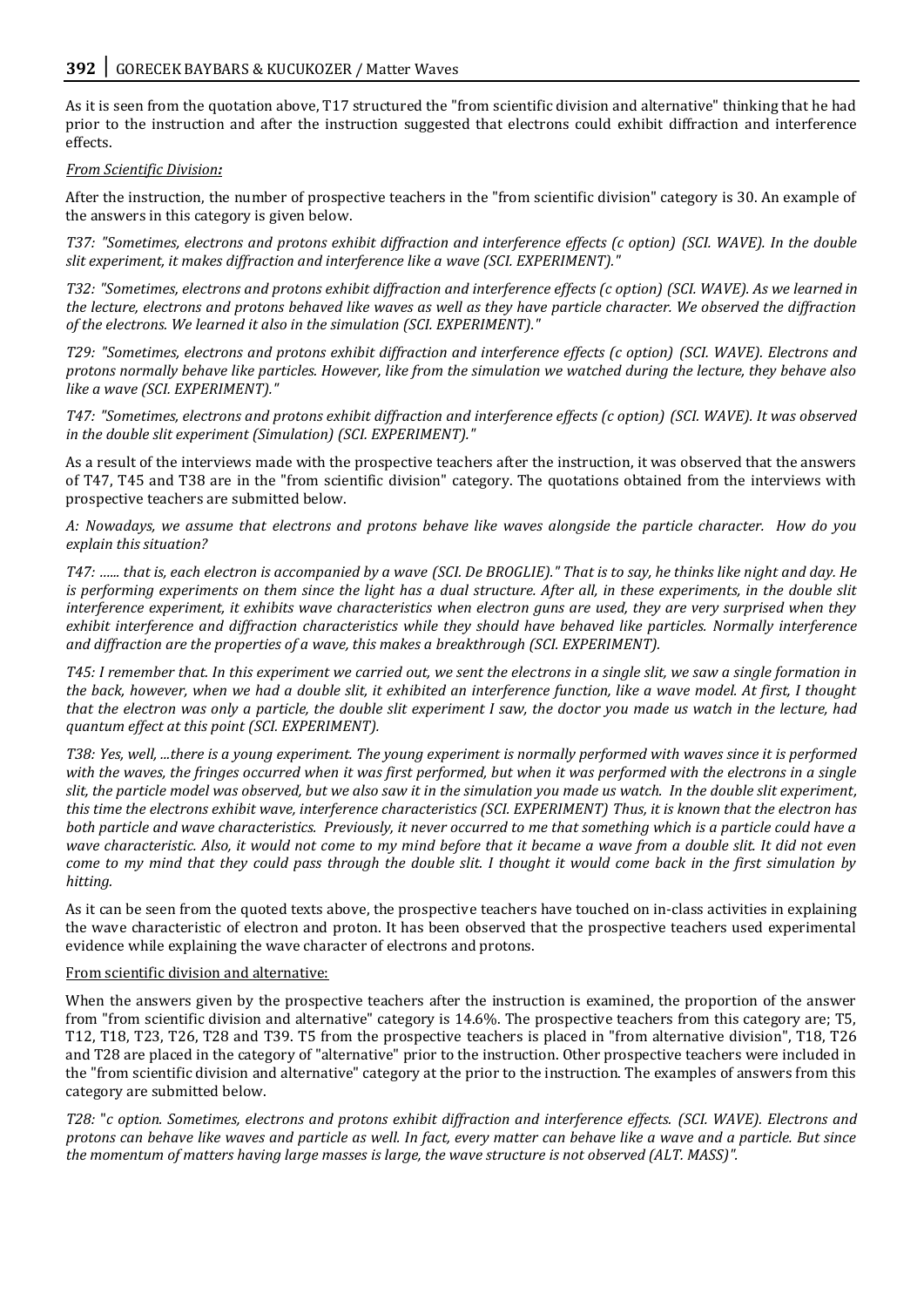*T39:* "*c option. Sometimes, electrons and protons exhibit diffraction and interference effects. (SCI. WAVE). Because the location, direction, momentum of the electron cannot be known, they are very small particles. Again, according to the events they are present, both characteristics are shown separately (ALT. MASS)*".

In answers from this category, the students associated the fact that electron and proton do not exhibit wave structure, with mass.

*From alternative division:*

The proportion of "from alternative division" answers after the instruction is 4.2. The prospective teachers evaluated in this category are T22 and T27. While T22 was in the same category prior to the instruction, T27 was in the category of "alternative" prior to the instruction.

Descriptive statistics of the scores indicating the level of conceptual understanding of the students are shown in Table 2.

|           |    | Minimum | Maximum | Mean   | Standard deviation |
|-----------|----|---------|---------|--------|--------------------|
| Pre-Test  | 48 | .00     | 6.00    | 2.8125 | 2.14035            |
| Post-Test | 48 | .00     | 8.00    | 6.1458 | 1.90173            |

*Table 2: Conceptual understanding levels of the prospective teachers*

The arithmetic mean of the scores obtained from the answers given by the prospective teachers to the question is observed to be 2.8125 prior to the instruction and 6.1458 after the instruction. The scores obtained from the concept test prior to and after the instruction were entered into the SPSS 16.0 program, and the difference between the scores was examined using the "Wilcoxon Signed Rank Test from non-parametric tests". With the help of statistical data analysis, the results are presented in Table 3.

*Table 3: Wilcoxon Signed Ranks Test Results for scores of "de Broglie; matter waves" subject prior to and after the instruction*

| Post-test-Pre-test |    | Rank mean | Rank Total |           |      |
|--------------------|----|-----------|------------|-----------|------|
| Negative rank      |    | 11.25     | 22.50      | $-5.534*$ | .00. |
| Positive rank      | 42 | 23.04     | 967.50     |           |      |
| Equal              |    |           |            |           |      |

\*based on negative ranks

The results of the analysis show that there is a meaningful difference between the scores of the prospective teachers obtained from "de Broglie; matter wave" subject from conceptual test the prior to and after the instruction  $(z = 5.534, p)$ <.05). When the mean and sum of the rank of the difference scores are taken into consideration, it is seen that this difference observed is favored by the positive rank, that is to say, the post-test score.

When the conceptual understanding level results of the prospective teachers relating "de Broglie: matter wave " subject was examined, in the pre-test, it was observed that seven teachers were found to be in the category of "no conceptual understanding ". After the instruction, one of these prospective teachers was evaluated as "from scientific division and alternative", while six of them were evaluated as "from scientific division". While five prospective teachers had a conceptual understanding level of "from alternative division" prior to the instruction, no change was observed in one of the prospective teachers, while two of them were evaluated as "from scientific division", one was evaluated as "scientific" and one was evaluated as "from scientific division and alternative" after the instruction. Prior to the instruction, the number of prospective teachers with conceptual meaning at "alternative" level is seventeen. After the instruction, four of these prospective teachers had a conceptual understanding at the level of "scientific", four at the level of "from scientific division" and three at the level of "from scientific division and alternative". When all these results are evaluated, it can be said that the conceptual understanding of the prospective teachers regarding "de Broglie; matter waves" has been taken place. In general, when all the sections are examined, it has been observed that the prospective teachers have more alternative concepts prior to the instruction and more scientific concepts after the instruction. In this process, besides instruction, the prospective teachers have not taken any place in a different application regarding the basic concepts of quantum physics. Therefore, it has been determined that the 7E learning model used in the research and the activities included in the 7E learning model are effective in conceptual understanding. Especially, within the framework of the activities based on the basic principles of the social constructivist approach, it was provided that the prospective teachers were able to structure their own concepts at every stage. It has been determined that the prospective teachers can identify similarities, differences, and relationships between the concepts in the social environment and that these concepts can be transferred to other environments and utilized in problem-solving.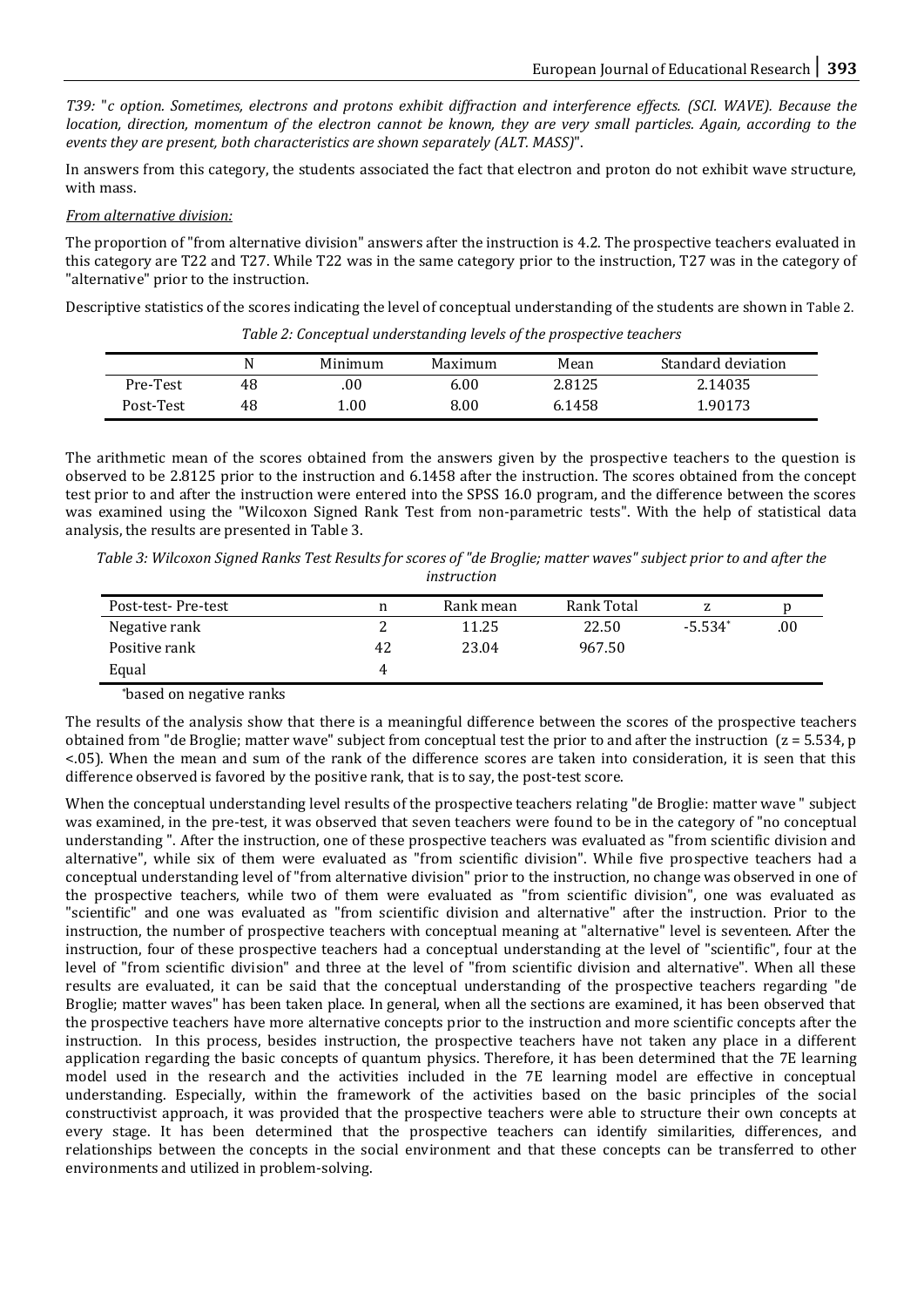#### **Discussion and Conclusion**

Within the scope of the study, relating "de Broglie; matter waves" subject, since the momentum of matters having large mass is large, the wave structure is not observed. It can be due to the fact that the electrons and protons have a small mass. The alternative concepts that "Electrons and protons are a particle and do not exhibit wave characteristics" have been obtained. Some of the prospective teachers have suggested that electrons and protons may exhibit wave characteristics due to their small mass. In the study, it was determined that the prospective teachers were aware of the dual structure of light but identified the electron as only a particle. Results we obtained are found to be consistent with the results of studies conducted by Olsen (2002) and Ejigu (2014). Olsen (2002) conducted his study with 236 high school students aged 18-19 years. As a result of the study, it was concluded that students do not understand the structure of photons and electrons and use the classical physics when explaining these concepts. In his study, Ejigu (2014) determined that the students speculated on wave-particle duality to be a feature of small particles and speculated further that the electron -being a small particle itself, with high speed, momentum, and energy- might thus demonstrate wave characteristics. In the study conducted by Akarsu, Coskun and Kariper (2011) in order to determine the level of the conceptual understanding, of quantum physics, of the university students, they concluded that the waveparticle dilemma continues to be a complex problem for students, and the dual structure of electrons is between the unknown points. In the study conducted by Ireson (1999) using quantum phenomenon interview in order to determine the opinions of the university students relating quantum physics concepts, the light is always a wave. It is observed that the result that "Electron is always a particle." came to the forefront. Mashhadi and Woolnough (1999) investigated in their study how high school students visualize the concepts of electrons and photons. It has been shown that there are a wide variety of non-scientific representations in students' minds. It has been determined that a large majority of the students think of the electron as a kind of particle and the photon as a bright spherical particle. In the study conducted by Eryilmaz and Sen (2010) with secondary school students, it has been determined that students could not learn the new concepts such as a photon, photoelectron and photoelectric phenomenon in a meaningful way. In their work, Yalcin and Emrahoglu (2017) investigated the transfer of modern physics topics to daily life and reached the conclusion that participants could not transfer the topic of matter waves to daily life.

When studies conducted at different levels of learning are examined, it can be concluded that the students define electrons as only particles. As a result of our research, it has been concluded that most of the prospective teachers define electrons and proton as particles. In their study of investigating the level of prior knowledge utilized while learning quantum physics, Fletcher and Johnson (1999) found out that the students tended to explain quantum physics with regard to their prior knowledge, and that they did not utilize newly learned information regarding the subject matter. It is known that, from primary education, the students meet with the concept of electrons until the university at various stages. However, there is information that, at most of these levels, electrons and protons are sub-atomic particles. Therefore, despite having learnt the material wave concept within the scope of quantum physics; the students made explanations based on their prior knowledge. Olsen (2002) suggested in his study that the students failed to thoroughly explain concepts of photons and electrons since they intended to explain the matter based on classical physics concepts and that knowledge of wave particle trait by itself was insufficient for them to explain such matters. As a result, all these alternative concepts may have been caused by previous the instruction processes.

Investigating studies found in the literature regarding quantum physics, it was observed that many of this reported failure of students regarding the subject (Bethge and Niedderer, 1995; Caliskan, 2002; Eryilmaz, 2014). In order for the students to wholly understand wave-particle duality, they first have to capture concepts of what a wave is and its related properties; what a particle is and its related properties; and concepts such as diffraction and interference (Steinberg et al., 1999). Considering the fact that quantum physics concepts are abstract; that the students are not able to transfer these concepts into their daily lives and even the students being able to make such transfers have nonscientific knowledge regarding the subject; it is expressly revealed that teaching materials are needed for teaching quantum physics. At this point, utilization of material that can effectively fulfill students' perceptions of alternative concepts and thus ensure conceptual change might make concepts more comprehensible. Students must especially be informed more on routine daily applications of quantum physics.

#### **References**

Akarsu, B., Coskun, H., & Kariper, A. I. (2011). An investigation on college students' conceptual understanding of quantum physics topics. *Journal of Mustafa Kemal University Institute of Social Sciences, 8*(15), 349–362.

Bybee, R. W. (2003). Why the seven E's. Retrieved June 6, 2008, from: http://www.miamisci.org/ph/lpintro7e.html.

- Bethge, T., & Niedderer, H. (1995). Students' conceptions in quantum physics. Submitted to American Journal of Physics (AJP).
- Caliskan, S. (2002). *Quantum physics lesson teaching programme proposal: Oscillator example* (Unpublished Master's Thesis). 9 Eylul University, Institute of Social Sciences, Izmir, Turkey.